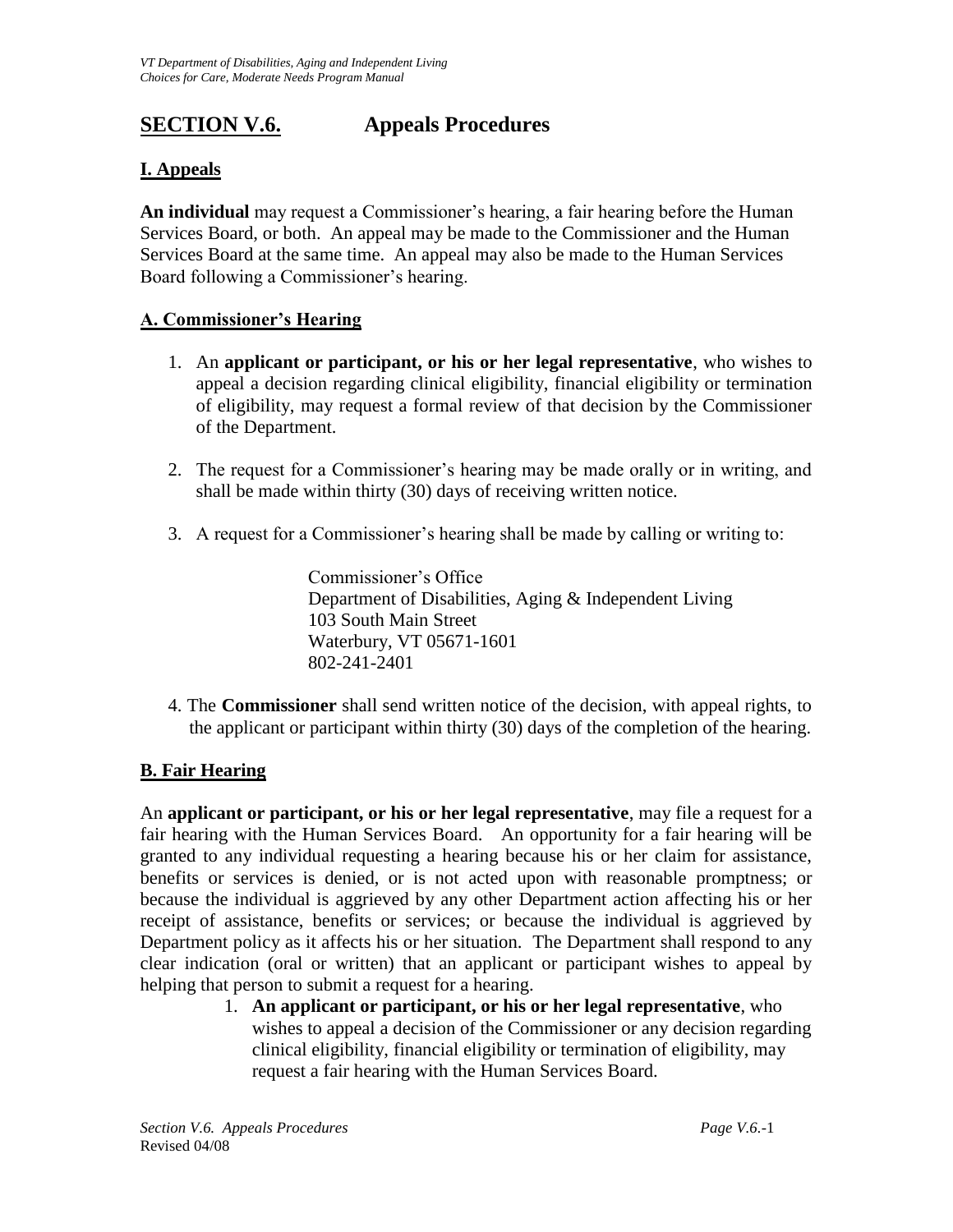- 2. The request for a fair hearing must be made within ninety (90) days of receiving the written notice of determination or the written notice of the decision of the Commissioner.
- 3. A request for a fair hearing shall be made to:

Human Services Board 120 State Street Montpelier, VT 05620-4301 802-828-2536

## **C. Continuation of Services Pending Appeal**

- 1. Moderate Needs services shall not be provided to new applicants during the appeals process.
- 2. Moderate Needs services may continue to be provided to enrolled participants during the appeals process.
- 3. In order to continue to receive services, enrolled participants must request continued services when submitting the appeal. Choices for Care services shall be discontinued on the effective date of the decision unless the appeal is requested as of the effective date of the decision. In no event shall the effective date occur on a weekend or holiday.
- 4. Continuation of services does not apply when the appeal is based solely on a reduction or elimination of a benefit required by federal or state law affecting some or all beneficiaries, or when the decision does not require advance notice.

#### **D. Adverse Action**

When a **DAIL** decision will end the services an individual has been receiving, the notice of decision shall be mailed at least eleven (11) days before the decision will take effect, except when:

- 1. **DAIL** has facts confirming the death of the individual;
- 2. **DAIL** has facts confirming that the individual has moved to another state;
- 3. **DAIL** has facts confirming that the individual has been granted Medicaid in another State;
- 4. The individual has been admitted to a facility or program that renders the individual ineligible for services;